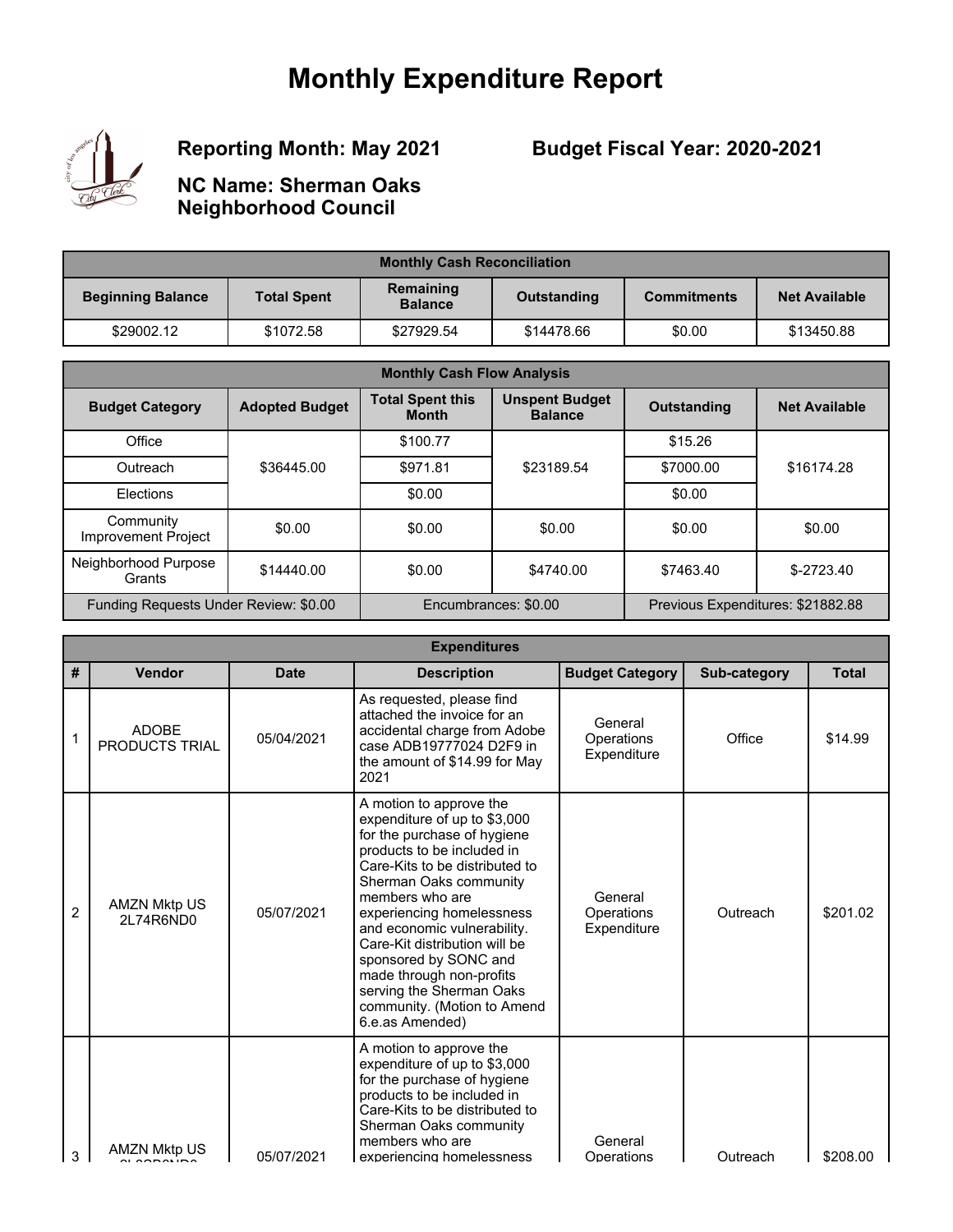|   | <b>ZL8SB6ND0</b>                 |            | and economic vulnerability.<br>Care-Kit distribution will be<br>sponsored by SONC and<br>made through non-profits<br>serving the Sherman Oaks<br>community. (Motion to Amend<br>6.e.as Amended)                                                                                                                                                                                                                                     | Expenditure                          |          |           |
|---|----------------------------------|------------|-------------------------------------------------------------------------------------------------------------------------------------------------------------------------------------------------------------------------------------------------------------------------------------------------------------------------------------------------------------------------------------------------------------------------------------|--------------------------------------|----------|-----------|
| 4 | <b>AMZN Mktp US</b><br>X27915PQ3 | 05/08/2021 | A motion to approve the<br>expenditure of up to \$3,000<br>for the purchase of hygiene<br>products to be included in<br>Care-Kits to be distributed to<br>Sherman Oaks community<br>members who are<br>experiencing homelessness<br>and economic vulnerability.<br>Care-Kit distribution will be<br>sponsored by SONC and<br>made through non-profits<br>serving the Sherman Oaks<br>community. (Motion to Amend<br>6.e.as Amended) | General<br>Operations<br>Expenditure | Outreach | \$475.56  |
| 5 | <b>AMZN Mktp US</b><br>2L7ST58U1 | 05/09/2021 | A motion to approve the<br>expenditure of up to \$3,000<br>for the purchase of hygiene<br>products to be included in<br>Care-Kits to be distributed to<br>Sherman Oaks community<br>members who are<br>experiencing homelessness<br>and economic vulnerability.<br>Care-Kit distribution will be<br>sponsored by SONC and<br>made through non-profits<br>serving the Sherman Oaks<br>community. (Motion to Amend<br>6.e.as Amended) | General<br>Operations<br>Expenditure | Outreach | \$62.44   |
| 6 | <b>AMZN Mktp US</b><br>2L5WD5TO2 | 05/11/2021 | Amazon purchase in the<br>amount of \$24.79<br>(2L5WD5T02) was charged<br>accidentally to this Mastercard<br>credit card ending in 4628.<br>Attached is a return drop off<br>packing receipt for Amazon to<br>issue the refund Amazon will<br>refund the amount of \$24.79                                                                                                                                                          | General<br>Operations<br>Expenditure | Outreach | \$24.79   |
| 7 | <b>AMZN Mktp US</b><br>2L2WW00M2 | 05/12/2021 | Amazon purchase in the<br>amount of \$70.52<br>(2L2WW00M2) was charged<br>accidentally to this Mastercard<br>credit card ending in 4628<br>Amazon submitted a refund in<br>the amount of \$70.52 on 6.11.21                                                                                                                                                                                                                         | General<br>Operations<br>Expenditure | Office   | \$70.52   |
| 8 | AT&T Messaging                   | 04/14/2021 | A motion to approve the<br>Sherman Oaks Neighborhood<br>Council (SONC) annual<br>budget for the Fiscal Year<br>2020-2021 as amended. Note:<br>The amended SONC FY 2021<br>budget includes the rollo                                                                                                                                                                                                                                 | General<br>Operations<br>Expenditure | Office   | \$15.26   |
|   | Subtotal:                        |            |                                                                                                                                                                                                                                                                                                                                                                                                                                     |                                      |          | \$1072.58 |

|              | <b>Outstanding Expenditures</b> |             |                    |                        |              |              |  |  |
|--------------|---------------------------------|-------------|--------------------|------------------------|--------------|--------------|--|--|
| $\mathbf{H}$ | <b>Vendor</b>                   | <b>Date</b> | <b>Description</b> | <b>Budget Category</b> | Sub-category | <b>Total</b> |  |  |